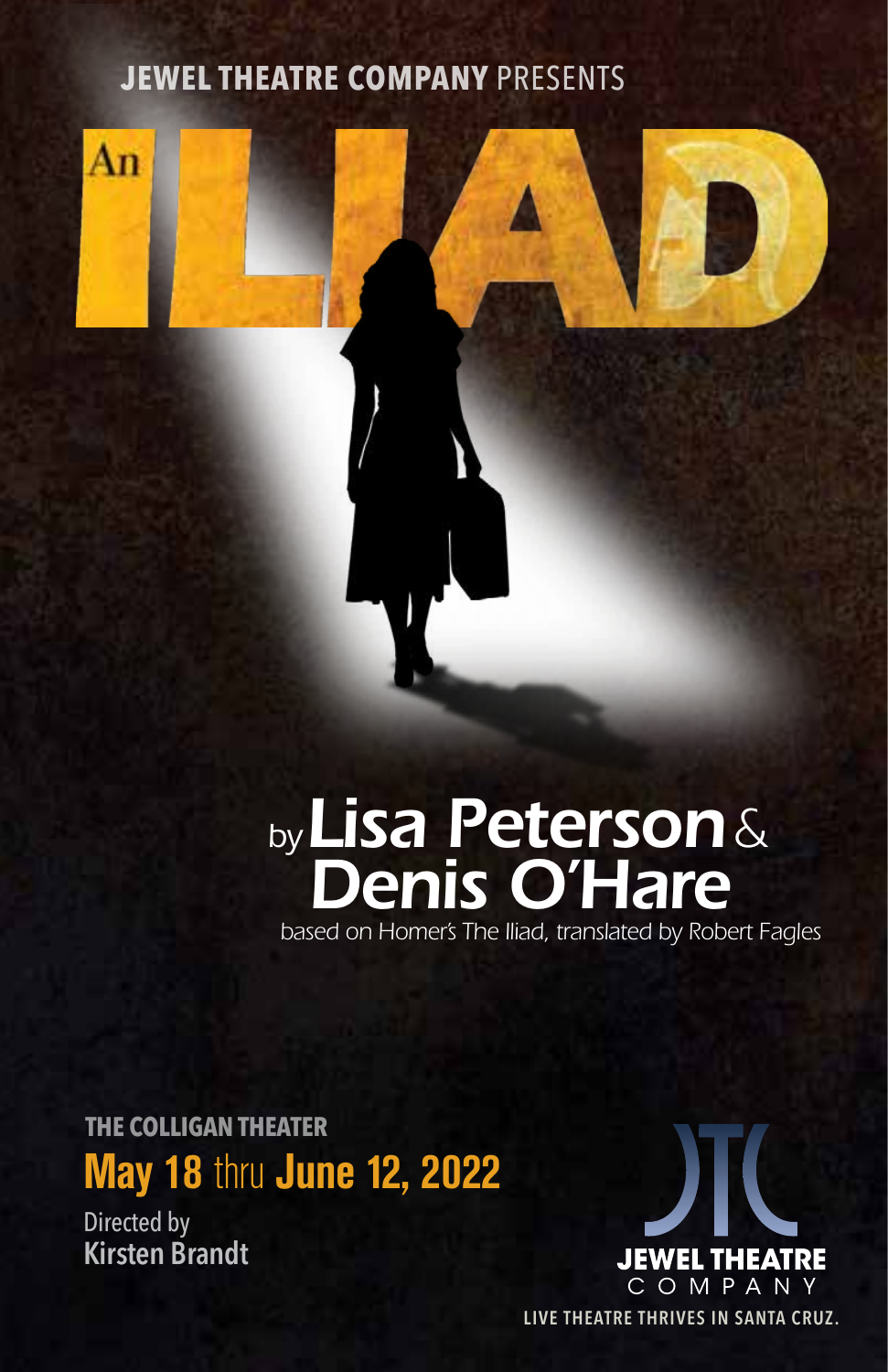### From the **ARTISTIC DIRECTOR**



**W**hen I chose to produce *An Iliad*, a play that underscores the impact of the rage and atrocities of war, half the world was in some stage of lock down due to the COVID-19 pandemic, and those tracking conflict zones around the world had hoped that warring regions might put aside their differences

temporarily to fight their shared viral enemy. However, it appeared areas in conflict saw little if any respite from the battering.

And now as we witness the newest war taking place in Ukraine, the prescience of this play couldn't be stronger. Its lone poet and muse explain the Trojan War and the abominable power of human rage in ways that we can all relate to. There is a sense of timelessness as the compelled poet meshes past and present calamity in order to make us understand, pausing now and then to ask the simple yet important question "Do you see?"

And the beauty of the play is that this uncomplicated question helps us see the real hope that comes from recognizing the tragedy. Hope we feel today as we emerge from the devastation of the pandemic and look forward to presenting another season, and along with our fellow performing arts organizations, exhibiting the resilience of the arts and the communities like Santa Cruz that support that art.

Thank you, as always, for your support.

**Julie James** Artistic Director

#### **SEASON DEDICATION**



Jewel Theatre's 2021-2022 season is dedicated in loving memory to Joanne Linville and John Deck. Joanne and John were cousins, but as close as brother and sister. Joanne, who was a member of JTC's Advisory Board, was an exceptional and accomplished film and television actress with a fierce

spirit who taught and inspired hundreds of actors, including JTC's artistic director. John was an honored writer of both fiction and non-fiction, a book reviewer for the NY Times, a member of JTC's board, and a gentleman above all.

Jewel Theatre Company operates under a contract with Actors' Equity Association, the Union of Professional Actors and Stage Managers in the United States.

Jewel Theatre Company is a proud member of Theatre Bay Area.



This production is funded, in part, by grants from the following organizations:



2



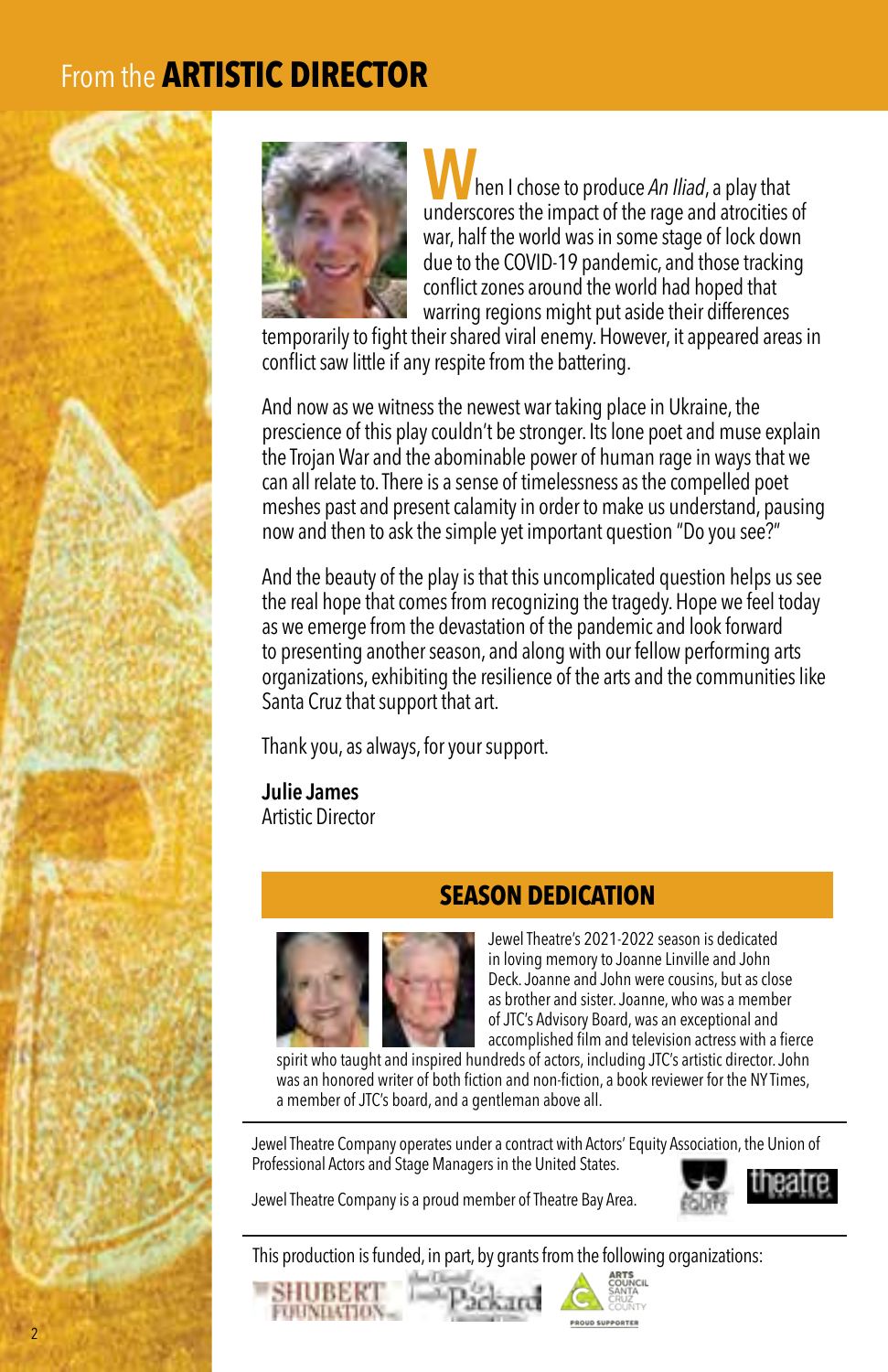## **CREDITS**



## *by Lisa Peterson & Denis O'Hare*

 *based on Homer's The Iliad, translated by Robert Fagles*

| Scenic & Costume Designer Pamela Rodriguez-Montero |                             |
|----------------------------------------------------|-----------------------------|
|                                                    |                             |
|                                                    |                             |
|                                                    |                             |
|                                                    |                             |
|                                                    |                             |
|                                                    |                             |
|                                                    |                             |
| Assistant Director/Fight Choreographer Noah Lucé   |                             |
| Second Assistant Director Iliana Karbowski         |                             |
|                                                    |                             |
|                                                    |                             |
| Master Electrician Wyatt Troxell                   |                             |
|                                                    |                             |
|                                                    | Dan Garrett<br>Ryan Colburn |
|                                                    |                             |
|                                                    |                             |



\*Member, Actors Equity Association

>Member, Stage Directors and Choreographers Society +Member, United Scenic Artists

AN ILIAD is presented by special arrangement with Dramatists Play Service, Inc., New York.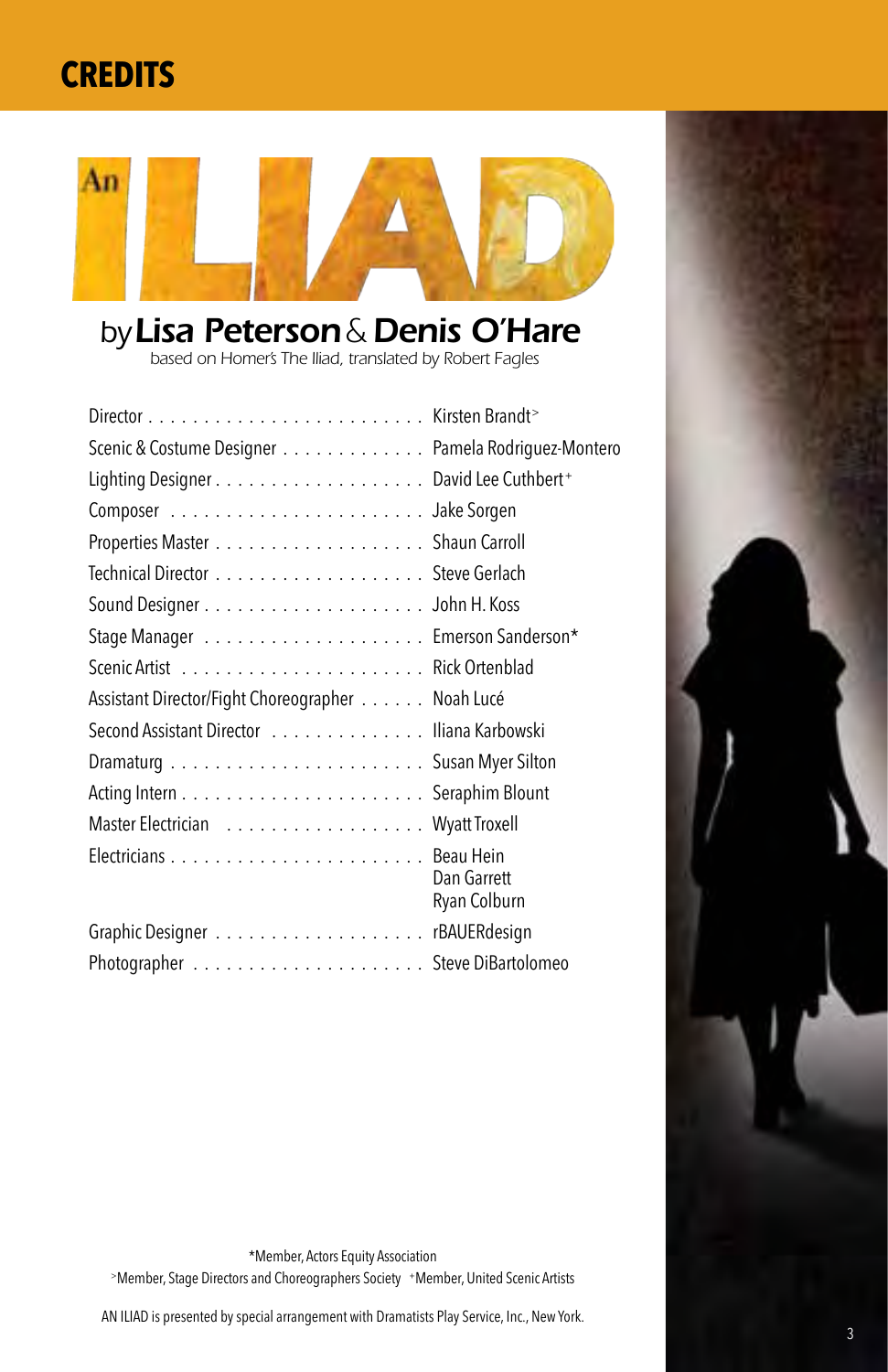#### **CAST** (in order of appearance):



#### **The Setting:** Here, now

**The Story:** A lone poet retells the story of the Trojan War, setting ancient history and present day side by side.

 \*Member, Actors' Equity Association, the union of professional actors and stage managers in the United States.

PLEASE TURN OFF YOUR CELL PHONE. The videotaping or making of electronic or other audio and/or visual recordings of this production or distributing recordings on any medium, including the internet, is strictly prohibited, a violation of the author's rights and actionable under United States copyright law.

#### **SPECIAL THANKS**

Robin Spencer Paul Mackley Hailey McAfee Catherine Agra

Kathryn Petsas Stewart Kantor

This program was printed by Mpress Digital.

#### **JEWEL THEATRE COMPANY**

#### **Board of Directors Advisory Board**

Mary James, president Earleen Overend, vice president Martha Seaver, secretary Scott Walecka, treasurer Owen Brown, member Carolyn Hyatt, member George Newell, member Corinne Wipke, member

Kate Hawley Audrey Stanley Paul Whitworth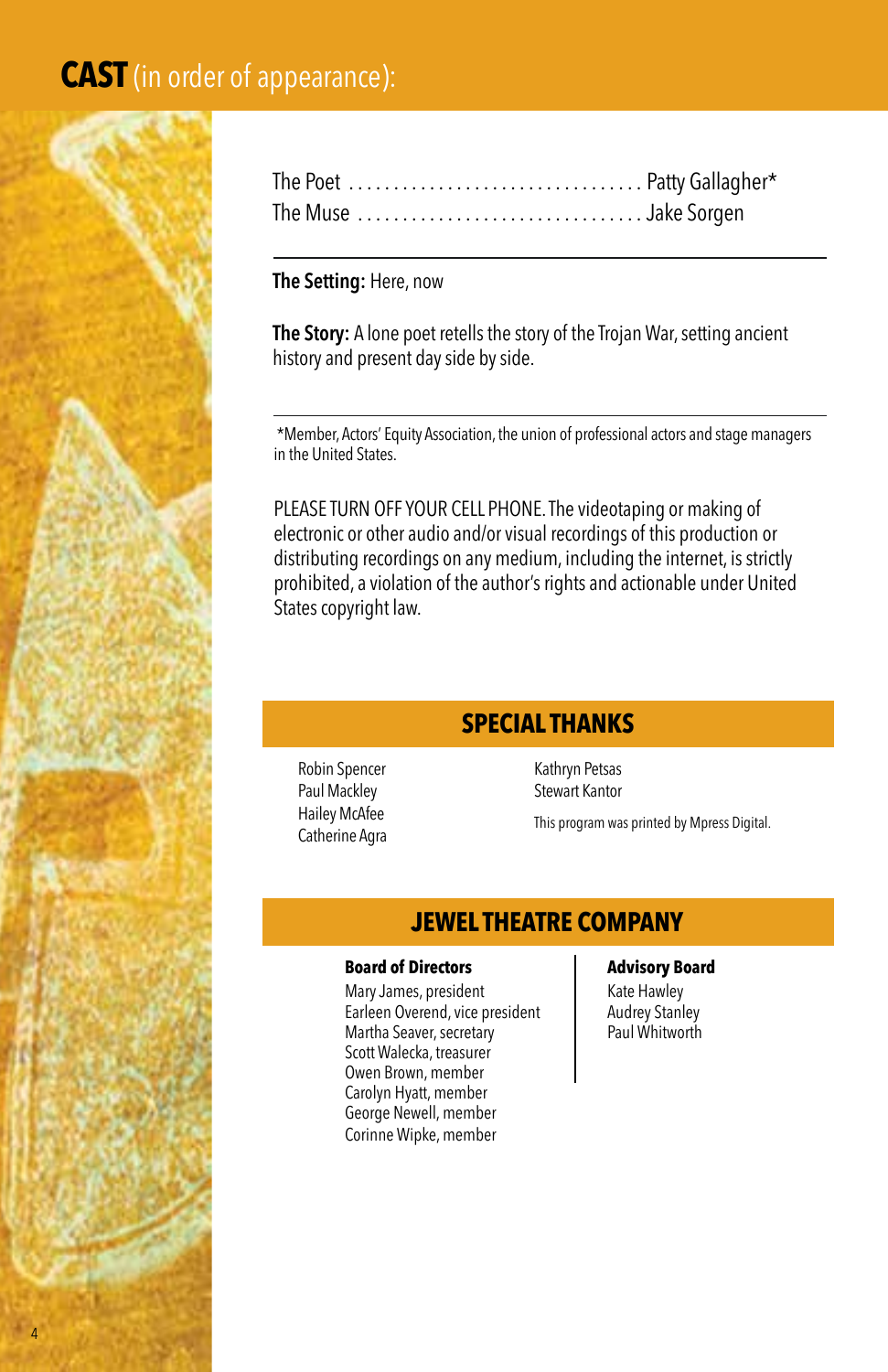Donations received from March 1, 2021 to April 30, 2022

#### **Season Sponsors** \$15,000+

Joanne Engelhardt Sterling & Patricia Frost Carolyn Hyatt George Newell Martha Seaver & Scott Walecka Audrey Stanley

#### **Production Sponsors** \$10,000-\$14,999

Anonymous (1) Anne & Leslie Barnes (AN ILIAD) Gary & Carolyn Bjorklund (DEATHTRAP) Bud & Rebecca Colligan (REMAINS TO BE SEEN) Mary James & George Cook The Hyatt Family (THE WEIR) Rowland & Pat Rebele (PUMP BOYS AND DINETTES)

#### **Performance Angels** \$5,000-\$9,999

Anonymous (1) The Deck Family in Memory of John & Harriet Deck Julie James Robert & Carolyn Levering Earleen Overend & Wayne Palmer

Phyllis Taylor & David McMurtry Bonda White Todd & Corinne Wipke Marian Zeidler

#### **Artistic Director Circle** \$3,000-\$4,999

Ralph Alpert Anonymous (1) BluesCruise.com Owen Brown & Mary Akin David J. Evans Doug Hopkinson & Sara Lively

Vincent & Joyce LoFranco Gail L. Mowatt Joseph & Cathy Parisie Ron & Cindy Sekkel Paul Thiltgen & Maureen Roll Alice Weigel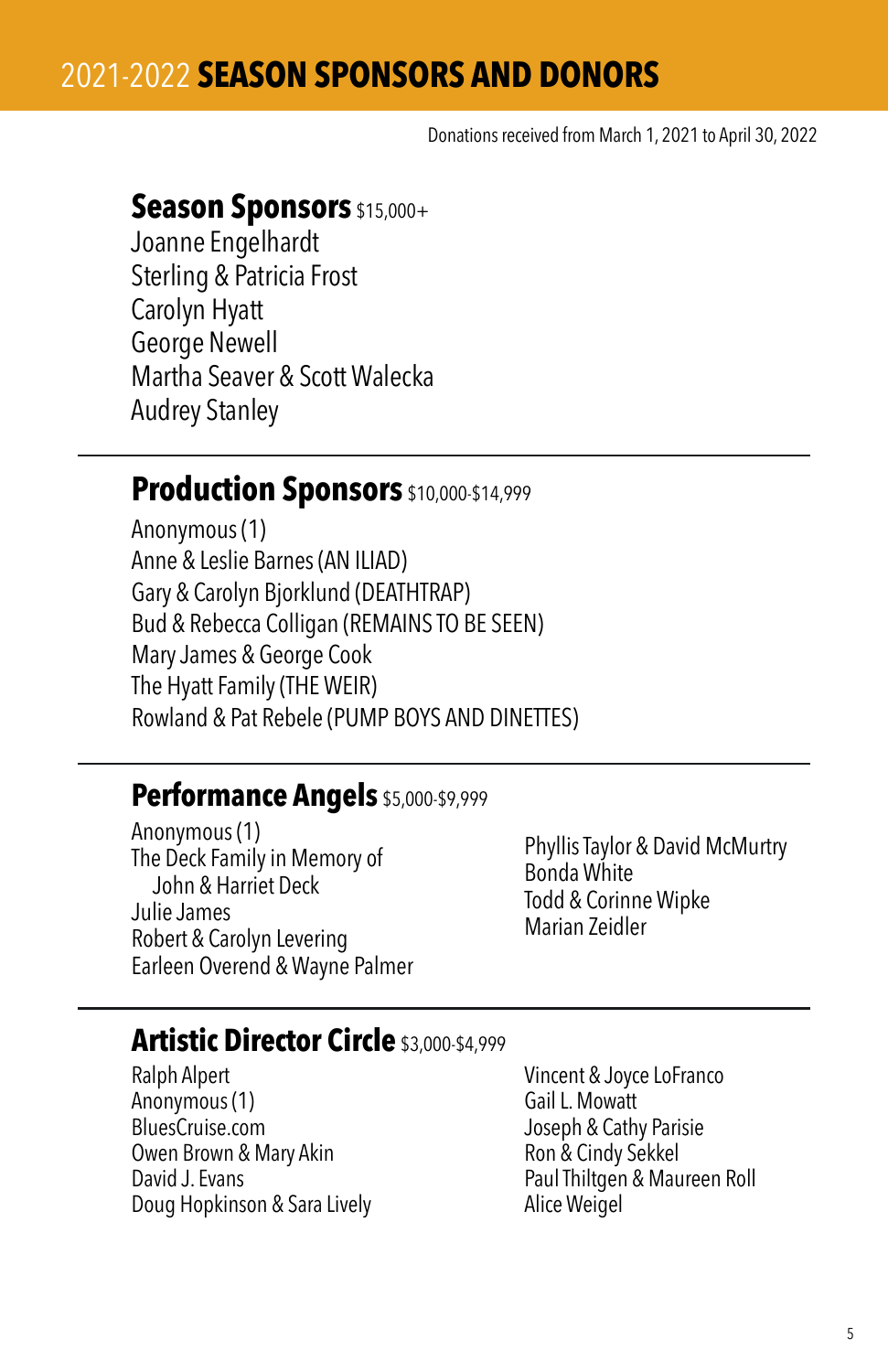#### **Diamond Circle**\$2,000-\$2,999

Michael & Toby Alexander Anonymous (2) Mandy Behe Debbie Boscoe Robert Carey & Vance Landis-Carey Diane Craddock & Dave Hogye Lissa Daniels & Edan Cassidy Lee & Emily Duffus Kate Hawley & Paul Whitworth

Steven Guire Knight Noel Littlejohns & Jody Snyder Leta Miller in Memory of Alan Miller Pat & Jon Minsloff Don & Carol Monkerud Anders & Mona Pers Family Jean Tarr in Memory of Bill Tarr James Thompson Dee Vogel & Lin Marelick

#### **Pearl Circle** \$1,000-\$1,999

Nancy Abrams & Joel Primack Walt & Jan Alexander Anonymous (3) Sharon Bailey Mike Bentzen & Cindy Margolin Mary & Harry Blanchard John & Jennifer Bost Loreen & Frank Bridges Dr. Randolph Brock Margaret Brose Linda & John Burroughs Kate & Fred Chen Susan Cony & John Weiser Jerry & Sylvia Deck Dorothea Ditchfield Dilma & Arthur Dover Dwayne & Linda Barsanti Downing Charles & Sandra Eldridge Corrine Flanagan & Rich Rubin Catherine Forest In Memory of Will Forest

Elsa Garmire & Robert Russell Kent & Marie Imai International Academy of Dance Ann & Al James Patrice & Bob Keet Mary M. Kelly Richard & Diane Klein Meg Lilienthal & Buchanan Sharp Andrea London, Aceves-London Family Fund Richard & Marilyn Lonergan Douglas Mahone & Lisa Heschong Mary Male & David Brick Gerry Mandel Dom & Karen Massaro Julie Mazurek Martha McGinnis & Donald Wittman

Deborah & Peter Nelson Linda & Bruce Nicholson Janis O'Driscoll Janet Perry Alan Ritch in Honor of Ruby Birss Diane M. Robey Lisa Rose & Ken Koenig Antone Sabella & Joel Barnes Joyce & Campbell Scott Jeanne & Wayne Shada Sheils Leonard Fund at the Community Foundation Santa Cruz County Carolyn & Rodney Smith Lauren & Tom Tobin Frank Trueba Candace Waage & Alan Hiromura Michael & Susan Warren Sheri Watson-Riley

#### **Ruby Circle** \$500 - \$999

Julie Almquist Anonymous (5) Rod Atchison Karl Auerbach & Chris Wellens Beth Avilla Rich & Tory Beale Peggy Beasley Nannette Benedict, DDS

Bob & Susan Bosso Pat Busch & Dale Summer Cecily Cahill & Polly Hughes Joya Chatterjee Kathryn Chetkovich Lynn & Mary Lois Comeskey Neal Coonerty & Lucie Rossi Earl & Julia Cowell

Kathleen & Mark Dammann Dick & Sue Daniels Robbie Dunton Jill and Erick Eklund Anita Elliott & Bob Taren Susan Fair & Bob Levit Katherine & Nick Folger Jeffrey & Merle Froshman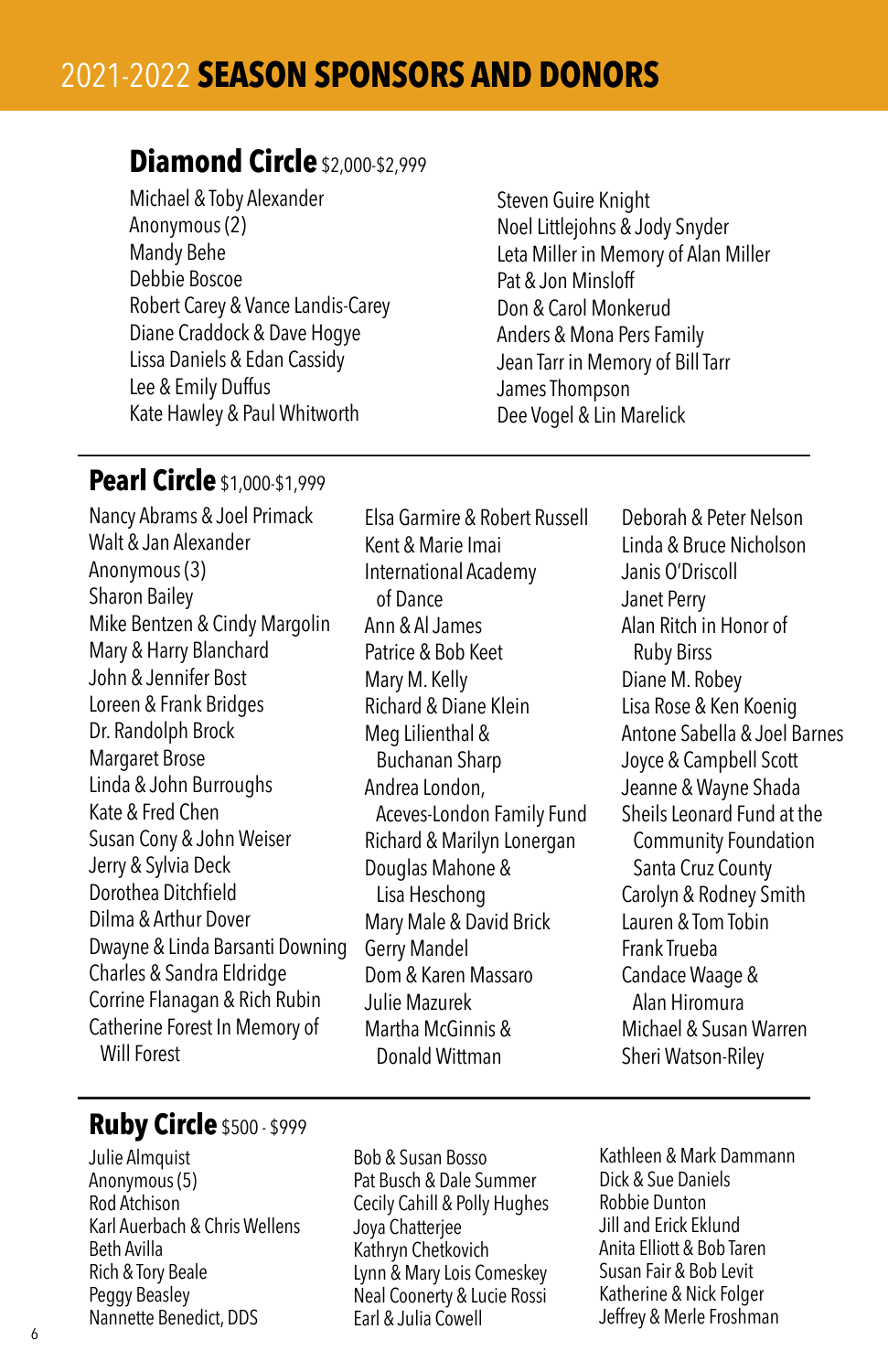#### **Ruby Circle** (Continued)

Catharine & James Gill Margaret Gordon Jane Grady & Ashley Winn Lorene Hall & Ralph Carmichael Kathleen Hilger In Loving Memory of Charles Hilger Thomas Holland Mary-Nona & Michael Hudson Susan & Steve Huffman Linda Jordan Susan & Stephen Karon Ellen B. Kimmel Edward Krakauer & Evelyn Stein Donna Lehnhoff Florence & Keith Lesar

Nancy Levonian Patricia Lezin Rosemary Luke Tom Manheim & Nancy Shanfeld Burt & Marlene Nanus Patricia Neilsen Patricia & Hayes Noel James Ogan & Judy Dutil Gayle & Joe Ortiz Marlene Pitkow & Mark Kalow Tom & Gina Pye Sarah & Michael L. Ray Dan & Vickie Rutan Bill & Marlyene Schwartz Sandy Sill Cathy Stefanki & Don Iglesias

Stocker Family Fund at the Community Foundation Santa Cruz County Ellen Stuck & Andre Neu Michael & Lesley Tierra Laurie Waldman Charlotte Williams Larry & Marni Williams Todd & Virginia Williams Renee Winter & Paul Roth Helene Woolsey Jan & Margaret Ysselstein Robert & Cathy Zimel Frank Zwart & Julia Armstrong-Zwart

#### **Sapphire Circle** \$250 - \$499

Anonymous (4) Scott Bagley & Mary Dixon Donna Baird-Horne Mary Ann Balian Robert & Joan Ballweg Beatrice Barbakow & Scott McInnis April & Alan Barclay Sheila & Murray Baumgarten Paula & Norbert Benecke Lis Bensley & David Anderson Terry Bernard Carol & Cliff Bernie Dale Bieser Elisa Breton & Matt Nathanson Jess Brown Dick & Jenny Brundle Afa & Gary Carleton in Honor of Jeff Fiorito Marcus & Alice Cato Penny & David Chesluk Leslie J. Chow Jack & Renee Chyle Ceil Cirillo Joanne Clever Margie Cottle Sonia & Tom Deetz Steve DiBartolomeo & Kerry Atchison Daryl Dichek & Ken Smith Joe & Carolyn Dickinson Sharon Dirnberger Kathy & Ken Doctor

Sandi Dutra Liz Falade & Pat O'Grady Eileen & Mark Fegan Jan Fincher & Kent Thompson Paula & Duf Fischer Dr. Michelle Franklin Larry Friedman & Tom Ellison Tim & Kristy Gafney Greta Gibson Carol Godsave & Dan Olmstead Beverly Grova Anna Hackenbracht & David Koo Carolyn Hall John Hamstra & Laurie Rivin James Hartie Construction, Inc. Anne & Frank Hayden Simon & Rosemary Hayward Paul & Laurel Henderson Jerry & Lynn Houser Bella & Al Hughes Pegatha Hughes & Paul Seever Bonita John Sara Kane In Memory of John E. Roberts Rich Keith & Donna Reyerson-Keith Ralph & Juli Kline Gary & Mary Ann Kono D. Large Sue & Dave Laughlin Virginia Law

Carol LePage In Memory of Irene Osterbrock Becky Levine & David Berkstresser Robley Levy Don Lino Kevin Lohman & Natasha Flechsig Merrilyn P. Marker Bob & Marty Martin Angie & Guy McClelland Ann McCrow & Randy James McKay Family Mark Mesiti-Miller & Donna Murphy Avis & Richard Myers Harvey & Judy Nickelson Lisa Nolan Mary Randall Peterson Glenn C. Reed Janet Reed Sarah, Jeff & Momo Reed Burton & Cynthia Rees Jennifer Renzel Repass-Rodgers Fund at Community for the Environment Pam & Bill Richter Susan Schaefer & Colin Brown Helen Shepherd Jean Shimoguchi Lee Slaff Michael & Berdell Spellman Chris & Rod Stacey Elizabeth & Richard Svee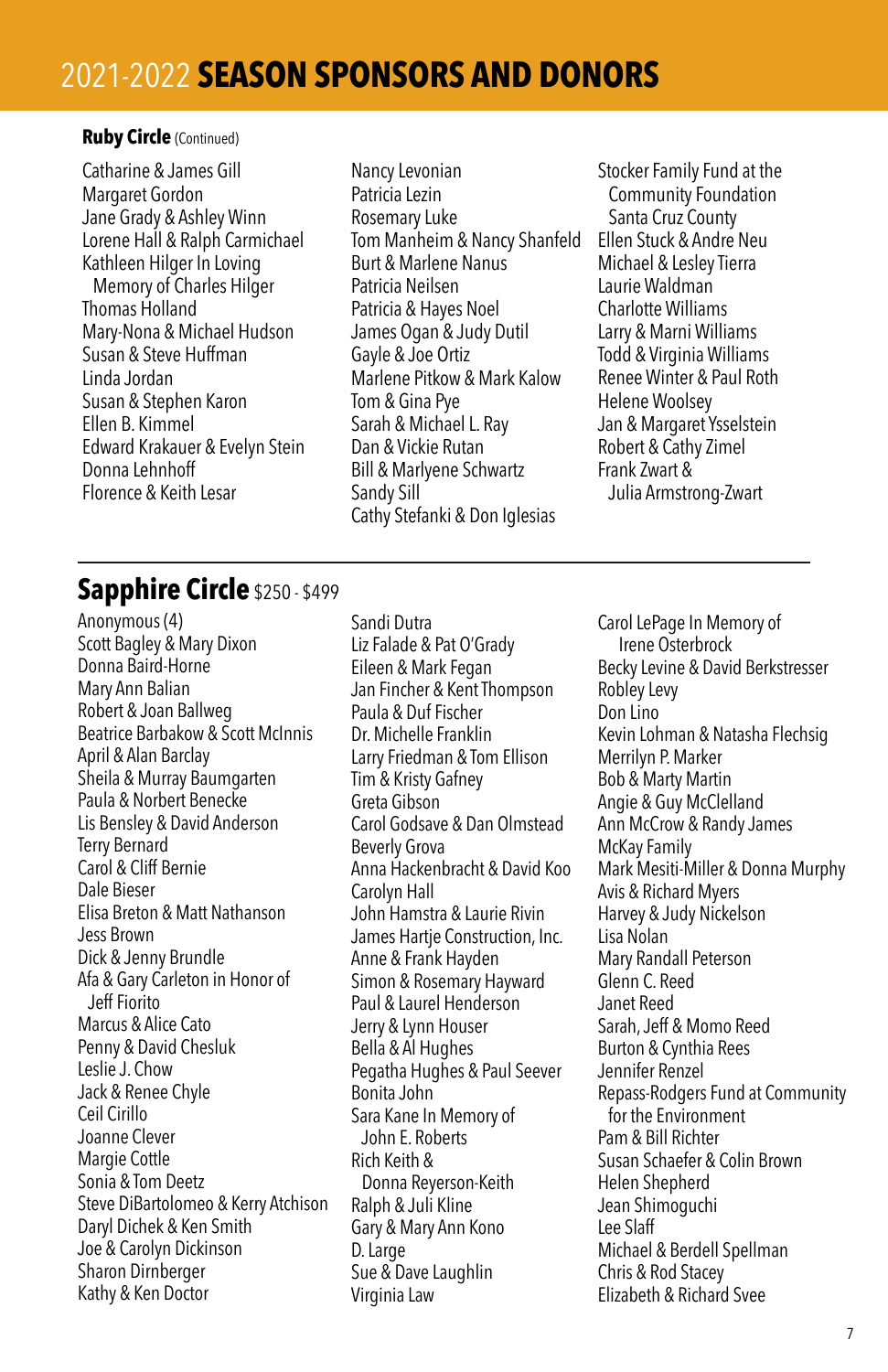#### **Sapphire Circle (Continued)**

Ray & Jane Swierczek T. Mike & Sandra Vines-Walker Susan & Ian Walton Christine Weir & Sally Arnold Mary Wells

John Wiechman & Pat Emard Richard & Nicci Winner Jonathan & Susan Wittwer Lenny & Geri Wolff Ron & Peppy Woll

Harvey Yavil Tom & Joanne Young Brian & Carol Zwetzig

#### **Emerald Circle** \$100 - \$249

Karen Ackland & Larry Korbus Liz Alpert Jenny Anderson Leslie & Richard Andrews Anonymous (12) Anonymous In Memory of Bill Mowatt Carolyn Bailey Henry Baker In Memory of Joyce Baker Sharon Barrett Doris Barrow Barbara Bartels Orion Lowell Benson Hilary Benton & David Williams Cher Bergeon Jacqueline Berset Connie Bertuca Kaye Beth Jerry & Arlene Blair Warwick & Claudia Boulton Bright Funds Foundation Scotty Brookie Susan Brown Peg Carlson-Brown & Paul Bowen Caroline Carney Claire Castagna & Robert Hatcher Diane Chase & Ernest Hudson Margene Chmyz Elena Cohen & Steve Ritz Tim & Linda Craighead Diane Crawford Philip Crawford Christine DeLapp Joane E. DeNeffe & Gary Silberstein MaryEllen & Lawrence Dick Carolyn Dille & Dick Walvis Lyn Dremalas Fred & Mary Jo Dunn-Ruiz Eli & Angela Eisenpress Jim & Suzanne Ellmore David & Janell Emberson James Engelman Kurt & Cathy Engles Christina Floyd Joel-Ann & Mahone Foote L.J. Freeman & J. Roevekamp

David Fried & Diann Russell Edward Frost Anna Marie Ferrari Garban John & Susan Gilchrist Mark & Mary Anne Goldberg Lois Goldfrank Forest & Judy Goodhart Eloise Graham Constance Greene Jane Gregorius Sally Griffin Jean & Alexander Grillo Nell Griscom & Tom Arn Isebill Gruhn & Dale Johnson Brent & Luisa Haddad Dennis Hagen & Diane Sipkin Terry Hanson Meg & Don Harlor Kathleen Hatfield Ben Hemmen Barbara & Will Hendricks Diane Hergott Bob & Ann Hestand Galen Hilgard Christine Hirsch Laura Hofmeister Edward F. Houghton Harold & Kyra Hubis Elizabeth & Robert Imlay Glenn Joy & Kathy Willott Leslie Kalinsky Kevin Karplus Bonnie Keeshan In Memory of Bobbie Keeshan Dorrie Kennedy & Del Smith Kennedy Elaine Kihara & David Sweet Lisa & Jeff Kirk Richard Klevins & Gay Nichols Nancy Knudegard Christine Kopecky Carol & Boris Krtolica Elfe Kuesters Dorothy Kukla Elena LaBorde & Sam Bishop Jessica Lacy & Troels Petersen

Lynn & Jens Ole Lauridsen Gail Levine Noreen & Tod Likins Rabbi Richard & Nancy Litvak Kenneth & Shirley Llacera Andrea Losee Risa H. Lower Pamela Lee Lowry Harriet Maglin Janis Manabe Angela & Jamie Mann Barbara Martin Jo Ann Martin Rhonda Martyn & Joe Novello Marcus Mauro Patricia McGuigan Laury McInerney Patricia McVeigh Marcia Meyer Marguerite Meyer Patsy Mills David & Jan Mintz Lilian Miranda Marlene Mirassou & Steve Houlihan Dennis & Kathleen Moberg Annie Morhauser Sue Myers Mary Niven Beth O'Toole & Bob Harbuck Linda Owens Eva & Vojtech Pacak Anandi Paganini Dorothy Patrick Gary & Marilyn Patton Douglas Plante Ellen Primack & Eric Schmidt Crystal Riley Carol Robertson Phyllis Rosenblum Carol Rowberg Nick & Ruth Royal Holt & Patty Ruffin Brigitta Ryle Suzie & Gill Shook Jackie & John Shurtleff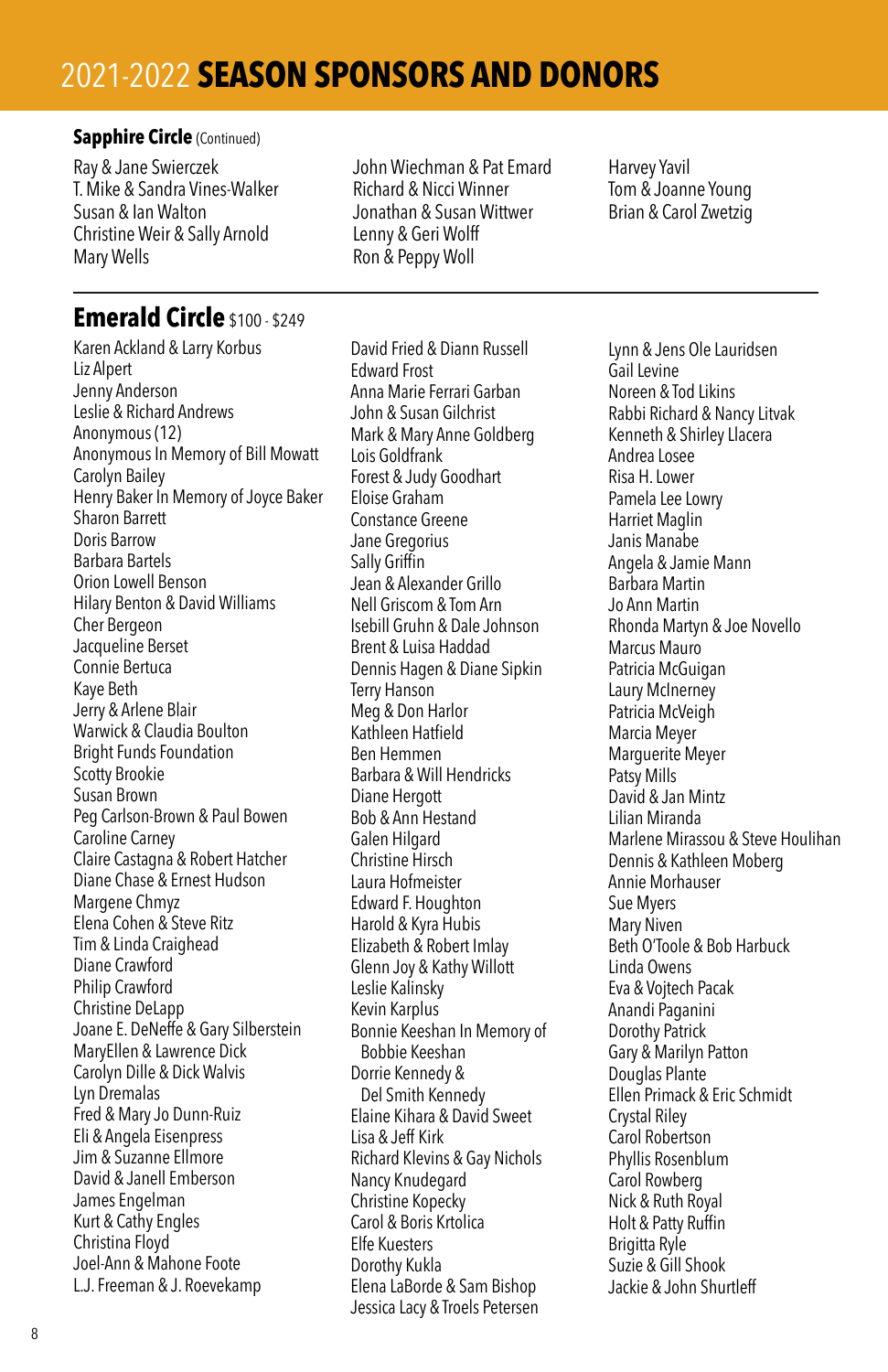#### **Emerald Circle** (Continued)

Mary Jane Slade Marian Snow Dottie Speidel Carol Spragens Elaine Stamper Virginia Sterns Sig Storz Janet & Glenn Sugihara Robert Talkington Elisabeth Tatum John Thompson & Bob MacKenzie Karen & Colin Thomson Peter & Kimberly Truman Anina Van Alstine Mr. & Mrs. Wainwright Sandra & John Warren

Doug Warrilow & Maria Rossi Linda Werner & Charlie McDowell Theo & Julia Wierdsma Carey & Julie Williams Peter & Christiane Young Suzanne & Robert Young Donna Ziel David Zucker & Deborah Calloway

#### **Aquamarine Circle** \$1 - \$99

Roger Anderson Anonymous (12) Anthony Augimeri & James Howley Judy Barry Walter & Carolyn Beam Mary Jo Belli Jeanne & Wayne Boss Dale & Char Bridenbaugh Anne Buelteman Joanne Chamberlin Fred Chapman in Honor of Shaun Carroll Connie Chin Alger Ciabattoni Kathy Clancy Sandra L. Cohen Faye J. Crosby Ralph & Margarita Cross Penny Docker Paul Drescher Richard Fabrikant & Marty Finn Peter & Donka Farkas Audrey Fieberling Veronica Frisenda Sakae Fujita Francis Garcia Peter Giles

Alice Godfrey Alison Gold William Green Diane Dobrin Grunes Eleanor S. Hansen Rich & DeAnne Hart Steve Hernandez & Cheryl Weeland Ed & Susan Hutton Janet Kamiya Maura Kelsea & Michael Brownlee Margie Kern-Marshall Stephen Kessler Ursula Lamberson Becky Lang Laura Laughlin Sue Lawson John & Nancy Lingemann Charlene Lund & Jim Ackerman In Honor of Marty Ackerman Ian McRae Kathi & Mike Melville Alice Mestemacher Margaret Michel Adam Millman Mucara the Cat Laurell Nakanishi

Valerie Nelson & Allan Utterback Marilyn & Joe Nussbaum Dale Nutley Jeff Park Karen Pauls Harold & Francine Raphael Cindy Rubin & Brian Rosenthal Bonnie Ruger Susan Sakai-McClure Diane Scofield Greg A. Shuh Carol J. Smith Mr & Mrs Charles Smith June Mary Smith Paul Szczepanek & Kristine Nardello Peter & Marie Szydlowski Joanne Tanner Kathy Toner & Wendy Wheeler Stephanie Tramz James Turk Nick & Debra Van Bruggen Clyde & Sheila Vaughn Barry & Kathy Welch Wendy Witherspoon Janet Wyner-Maze

#### **In-Kind Donations:**

Wendy Dhillon; Marilyn Kanes;Rich & DeAnne Hart;Gary Merrill;Diane Collopy

#### **Legacy Circle** – Make the gift of a lifetime.

By remembering Jewel Theatre Company in your will or estate planning you can ensure the long-term future of great theater in Santa Cruz. Your gift<br>may be in the form of a bequest in your will, a charitable gift annuity or

#### **Legacy gifts committed:**

Roy & Mark Chambers-Bray Larry Friedman & Tom Ellison Richard & Diane Klein McKay Family

Diane Robey Campbell & Joyce Scott

#### **Employer Matching Gifts:**

Apple

Google Vware Amazon Smile

We apologize if there is an error in the listing of your name or if you have been inadvertently omitted. Please contact us at admin@jeweltheatre.net or (831) 425-7506 so we can correct our records.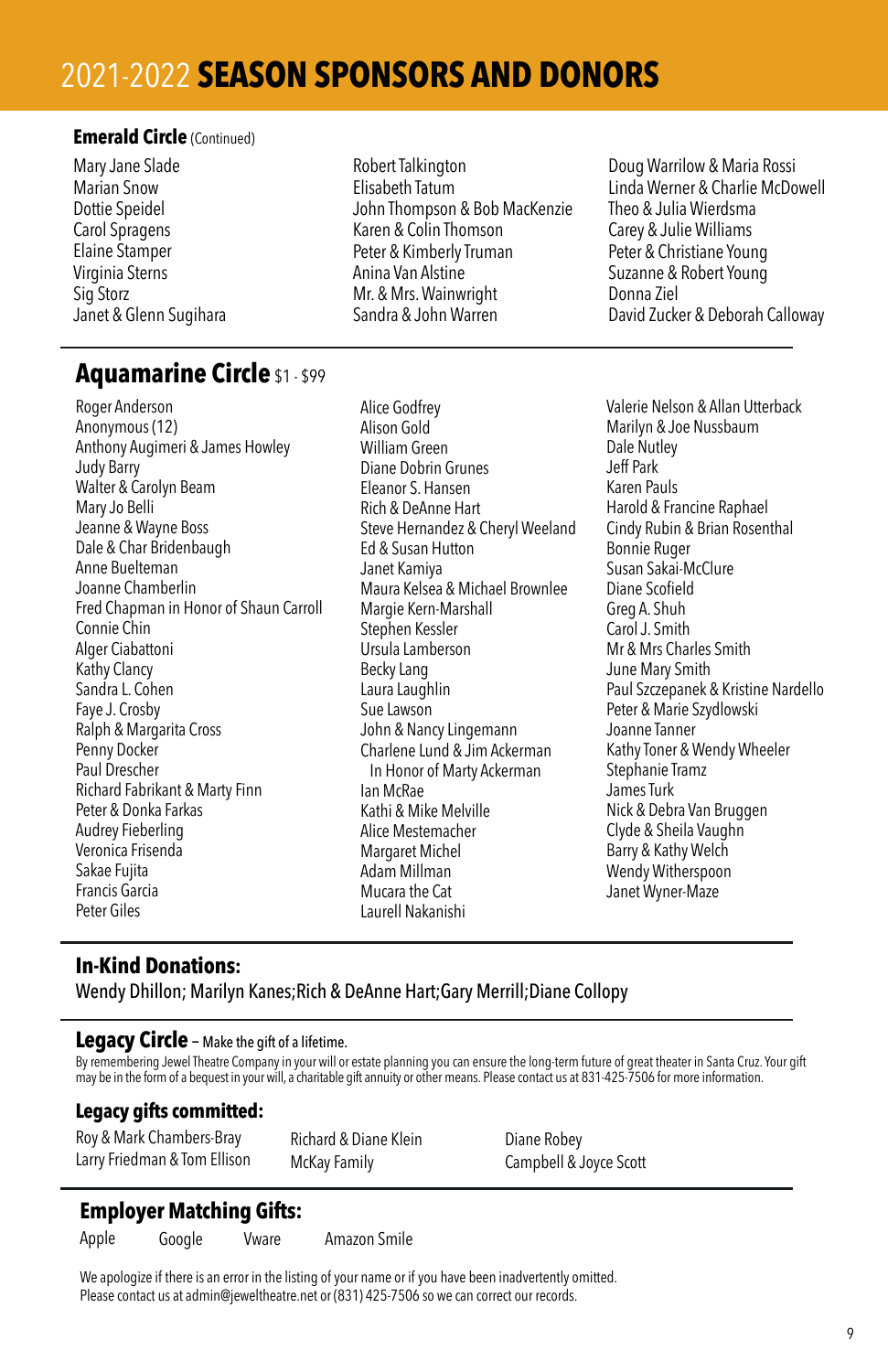#### About the **PLAYWRIGHTS**



Lisa Peterson is a theater director who wrote and adapted AN ILIAD with actor Denis O'Hare, for which they won 2012 Obie and Lucille Lortel Awards. Her other adaptations include THE WAVES, adapted from the novel by Virginia Woolf, with composer David Bucknam (Drama Desk nominations), the upcoming THE GOOD BOOK with Denis O'Hare, and INSURANCE MEN with composer Todd Almond. She was Resident

Director at the Mark Taper Forum for ten years, and Associate Director at La Jolla Playhouse for three years before that. Her directing credits include the world premieres of Tony Kushner's SLAVS!, Donald Margulies' COLLECTED STORIES and THE MODEL APARTMENT, Naomi Wallace' TRESTLE AT POPE LICK CREEK, Janusz Glowacki's THE FOURTH SISTER, John Belluso's THE POOR ITCH, Beth Henley's RIDICULOUS FRAUD, Jose Rivera's SUENO, Marlane Meyer's THE CHEMISTRY OF CHANGE, and many others. She has worked at theaters around the country including New York Theater Workshop, The Public, Playwrights Horizons, The Vineyard, Primary Stages, Manhattan Theater Club, MCC, Guthrie Theater, Seattle Rep, Berkeley Rep, Actors Theater of Louisville, Arena Stage, Yale Rep, and the McCarter Theater. Lisa won an Obie in 1991 for Caryl Churchill's LIGHT SHINING IN BUCKINGHAMSHIRE at NYTW, and Dramalogue, Drama Desk, and Calloway Award nominations for many other productions. She was the recipient of a TCG/NEA Career Development grant, and regularly develops new plays with the Sundance Theater Lab, New Dramatists, The Playwrights' Center, and the O'Neill Theater Center. She is a graduate of Yale College, and a member of Ensemble Studio Theater, and the executive board of SDC.



**Denis O'Hare** is an actor and writer who lives in Fort Greene, Brooklyn. Mr. O'Hare attended Northwestern University where he studied poetry for two years under Alan Shapiro, Mary Kinzie, and Reginald Gibbons. He ultimately received a B.S. in the theatre department and pursued an acting career in Chicago while maintaining a literary salon called the "Ansuz." In 1992, Mr. O'Hare moved to New York to continue

his acting career where he appeared in numerous productions on Broadway and Off-Broadway all the while exploring creative writing in the form of plays and screenplays. He has written three screenplays, numerous poems, and one other play. Mr. O'Hare and Ms. Petersen began collaborating on AN ILIAD in 2006 and honed the project through multiple workshops with New York Theatre Workshop at Vassar and Dartmouth and with the Sundance Lab Institute. Denis is married to Hugo Redwood, an interior designer, with whom he has a son.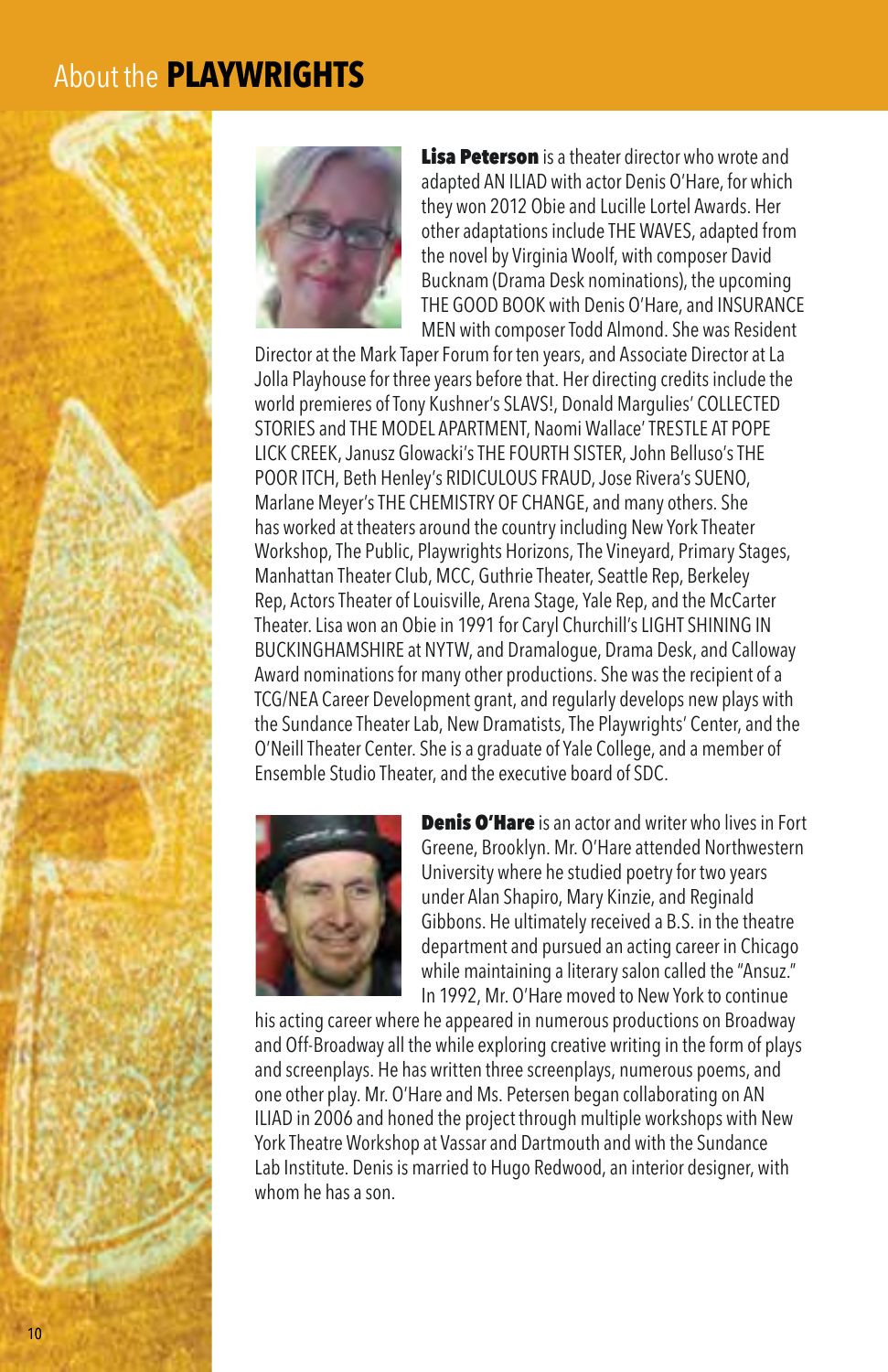## **DIRECTOR NOTES**

#### *RAGE! Goddess, sing the rage of Peleus's son Achilles…*

Let's sing a song. A familiar song. A song of war. A song of rage.

Lisa Peterson and David O'Hare's distillation of Homer's epic poem *The Iliad* (8th century BCE) places us right in the action - at the tipping point in the war between the Greeks and The Trojans. We are nine years into the conflict, and the Greek general Agamemnon and their shining hero Achilles are at odds, fracturing an already demoralized Greek army. The Trojans, led by their good Prince Hector, are barely holding back the invading army from sacking their city.

Equal parts heart-wrenching and exhilarating, this play takes us on a journey that investigates honor and loyalty, petty Gods and loving companions, and uncontrollable anger and grief. A lone Poet must call on the muses to sing of this song of rage, and in doing so confesses that every time, she hopes it is the "last time" she has to tell it.

The tale of the *Iliad* has been told for centuries. Our playwrights invite us to consider why we have such a compelling need to sing it. What is our obsession with war and glory? When does honor get in the way of doing what is right?

I ask myself what keeps bringing me back to these ancient tales. I love Greek myths. I love these stories. I've directed plays by the great Greek Tragedians; Euripides, Aeschylus, and Sophocles. The stories surrounding the Trojan War have been an endless source of inspiration for me as a playwright. These are characters I know - characters whose humanity intrigues me. They are deeply flawed and deeply human. They reflect us - who we are and what we are capable of.

Why sing this song - the song of the two warriors Achilles and Hector? Because we need to *hear* it. Because we need to *see* what war and rage can do to us, to the individual, to the community, and to entire civilizations. We need to see the destructive power of intractable rage and, hopefully, learn from it.

As I write these notes, there is a war raging in Ukraine. We see the loss and relentless waste as images of destroyed cities, footage of constant bombardments, and cries of civilian victims play every night in the media. But, we also see the heroism of the remarkable people of Ukraine and how they have harnessed the power of their rage to stand up and fight for their home and way of life.

I invite you to let our Poet sing this song again. And let's hope this is the last time we have to sing it.

Kirsten Brandt Director, *An Iliad*

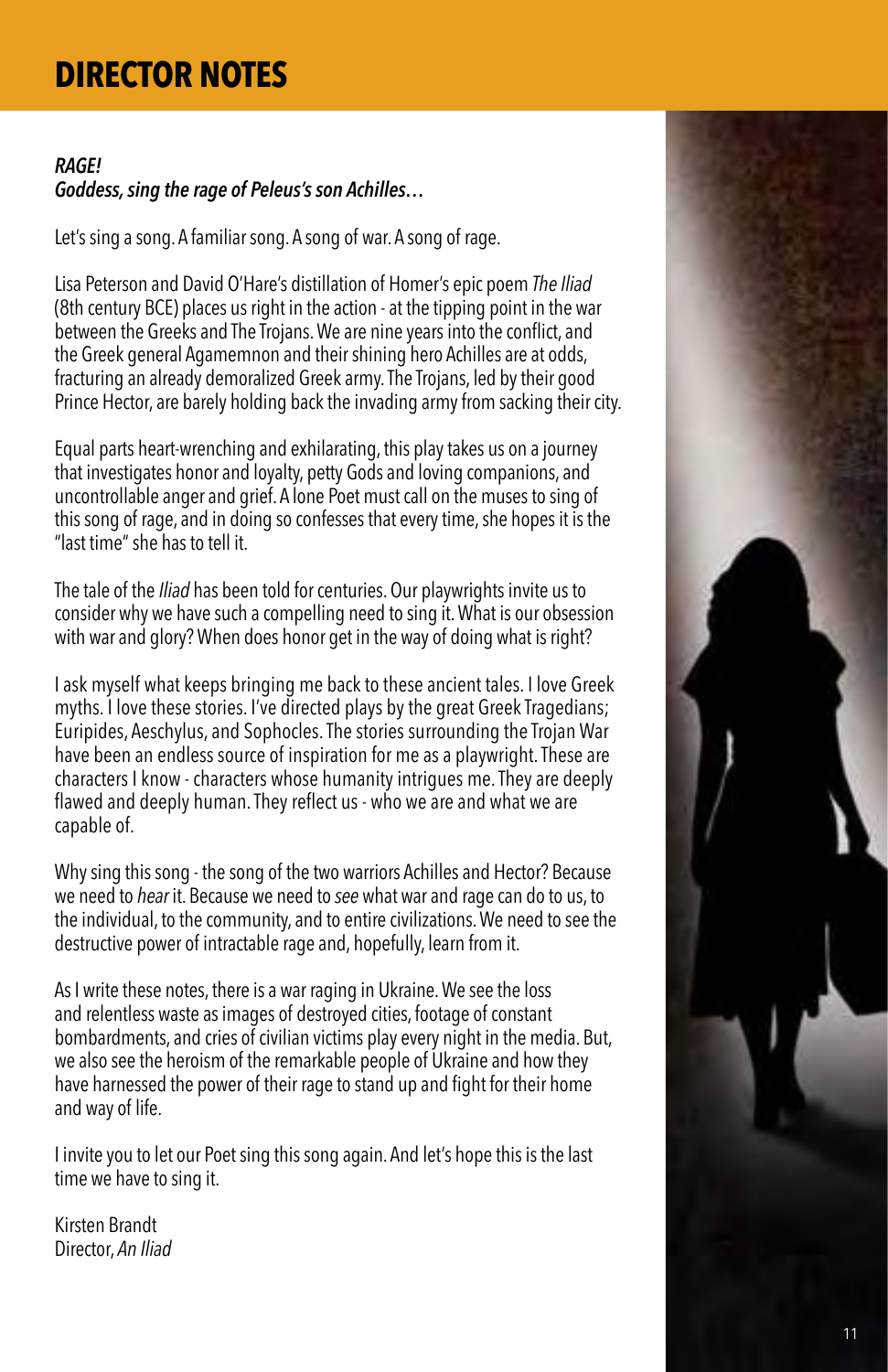#### **CAST**



**PATTY GALLAGHER** (The Poet) is honored to return to the Jewel stage. She is an actor, choreographer, and director with specialties in Shakespeare, Beckett, and Clown. She has performed and taught in Asia, Europe, South America, and the US. Favorite roles include Maria Callas (*Master Class*, Jewel Theatre), Winnie (*Happy Days*, California Shakespeare Theatre), Rosencrantz (*R&G Are Dead*, Rogue),

Hoopoe (*Conference of the Birds*, Folger Theatre), The Dromios (*Comedy of Errors*, Santa Cruz Shakespeare), and Fool (*King Lear*, Rogue). She is a Fulbright Scholar (Ecuador), and an Artistic Associate at both Santa Cruz Shakespeare and the Rogue Theatre. She received her Ph.D. from University of Wisconsin Madison. She is Professor of Performance, Play, and Design at UC Santa Cruz, and her students provide her with boundless joy and inspiration.



**JAKE SORGEN** (The Muse) (he/him) is a composer, interdisciplinary performer, and poet currently based in Chicago, IL. He works primarily at the intersection of music, storytelling, and text with a wide range of approaches to each. He served as Artistic Associate and Composer in Residence for the Rogue Theatre in Tucson, AZ from 2014- 2019 and has composed and performed original scores

for nearly 100 plays, dance/movement troupes, and interdisciplinary ensembles. His compositions have been performed by Loadbang Ensemble, Kite Saxophone Quartet, Invoke String Quartet, and Ashley Bathgate as well as a myriad of groups featuring Jake as a musician and speaker. He has released several albums of songs on I Am Them. Records and is the co-founder, with his creative partner Matt Bowdren, of Small Giants, an interdisciplinary ensemble based in Chicago. Jake holds an MFA in Composition from the Vermont College of Fine Arts.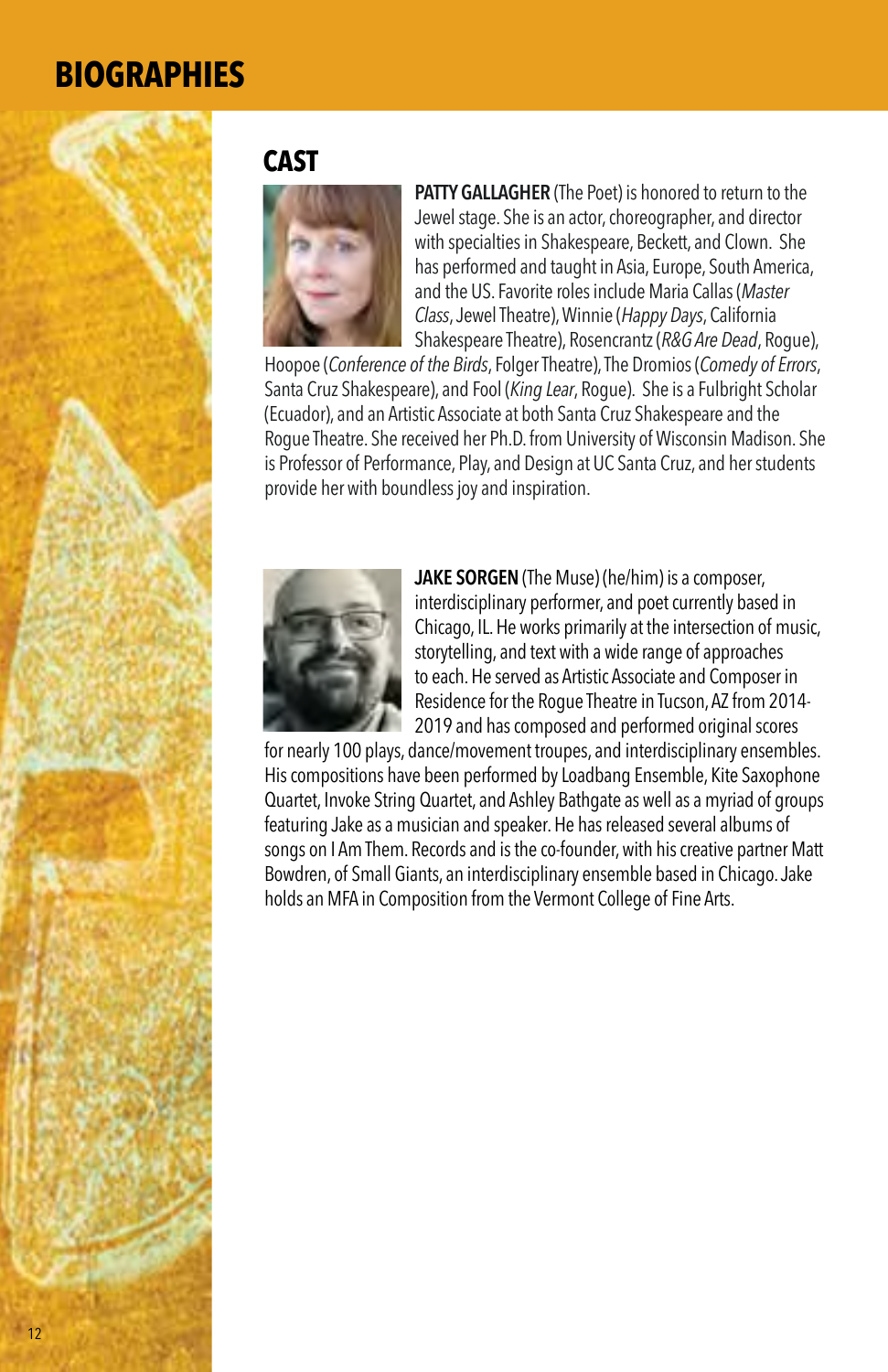#### **PRODUCTION TEAM**



**KIRSTEN BRANDT** (Director) Previously for The Jewel: *Breaking the Code, The Book Club Play*. Regional directing credits: Utah Shakespeare Festival, TheatreWorks, Arizona Theatre Company, Santa Cruz Shakespeare, San Jose Repertory Theatre (Associate Artistic Director), City Lights Theatre Company, Marin Theatre Company, The Old

Globe, San Diego Repertory Theatre, La Jolla Playhouse, African-American Shakespeare, North Coast Repertory, Sierra Repertory, and Diversionary Theatre. For seven years, she served as Executive Artistic Director of Sledgehammer Theatre, San Diego's alternative theatre. She is the author of the award-winning plays *Berzerkergäng, NU, The Waves* and *The Frankenstein Project* as well as the co-author of the musical *The Snow Queen* and an adaptation of Ibsen's *A Doll's House.* Her play *CODED* received its world premiere at City Lights Theatre last fall. Brandt is an Assistant Professor in the Department of Film & Theatre at San Jose State University. She is a proud member of the Stage Directors and Choreographers Society and the Dramatists Guild of America. www.kirstenbrandt.com



**PAMELA RODRIGUEZ-MONTERO, MFA** (Scenic/Costume Designer) (she/her/ella) is a scenographer, educator, and visual artist from Costa Rica. She earned her BFA degree in Arts and Visual Communications from the National University of Costa Rica and received her MFA in Scenography from The University of Kansas (2017). She was recently named Assistant Professor of

Costume Design at The University of California, Santa Cruz. Previously she served as the Assistant Professor of Costume Design at Kennesaw State University (2019- 2021). She has also worked as a guest scenographer for Washburn University and guest scenographer and cultural awareness mentor at The University of Central Missouri. Pamela combines her motherwork with her labor as an educator and artist Pamela has designed for dance, theatre, and devised work in Costa Rica and the United States. Her work has been presented at The National Theatre for the Dance in Costa Rica, Costa Rica National Theatre, Kansas Rep Theatre, The Alliance Theatre, and La MaMa, among others. She is honored and delighted to make her Jewel Theatre debut with this production! For more information, please visit her website: www.pamelarodriguezmontero.com

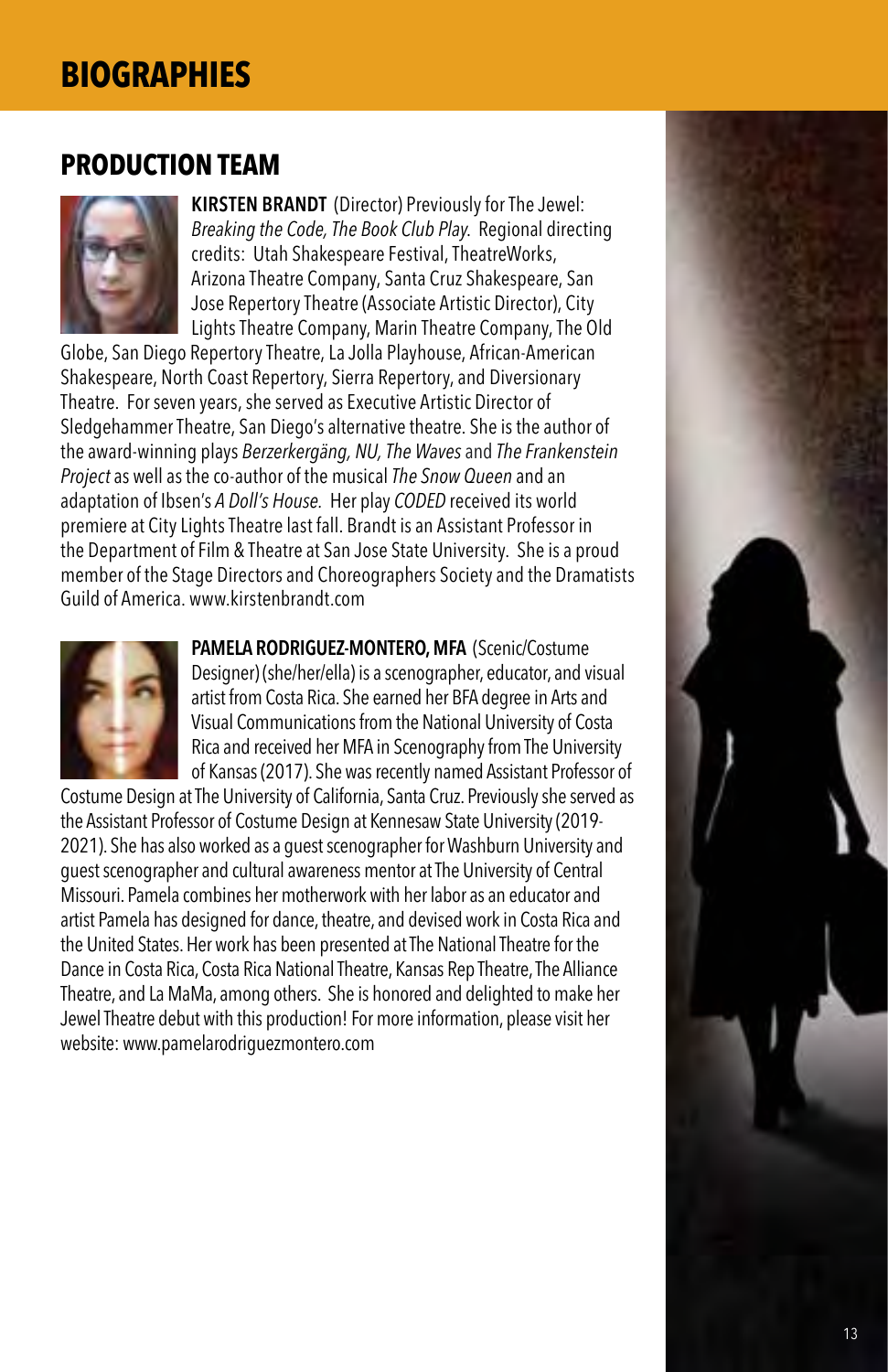

**DAVID LEE CUTHBERT** (Lighting Designer) is pleased to return to Jewel Theatre after designing lights and media for *Breaking the Code*. He has collaborated with Director Kirsten Brandt on over 50 productions and events across the country. Locally he designed several productions for Shakespeare Santa Cruz, and did extensive design work for San Jose Rep. Elsewhere in the

Bay area his work has been seen at The Magic Theater, Marin Theater Company, San Francisco Playhouse, Cal Shakes and TheatreWorks, where he designed Scenery and Media for Frost/Nixon. His work has been seen at major theaters across the country including The Old Globe, La Jolla Playhouse, The Intiman, Arena Stage, ART and he has been a frequent collaborator at Arizona Theater Company. He designed Billy Crystal's 700 Sundays both times it was on Broadway, as well as its National and International tours and the HBO films presentation. He is a Professor of Design and Theater Arts Department Chair at UCSC



**SHAUN CARROLL** (Prop Master) has done props for many Jewel productions before becoming the resident props artisan. He has been doing props for various theatre companies around the Bay Area for 10 years, including 7 years as the resident Props Designer for the Willows Theatre Company in Concord. Other theatres include the Lake Tahoe, California, San

Francisco, and Santa Cruz Shakespeare Festivals, Capital Stage Theatre, Shotgun Players, Foothill Theatre Company, Opera Santa Barbara, and Ensemble Parallele. He also ran props for the Oregon Shakespeare Festival in Ashland, the European tour of Walt Disney's World on Ice, and the 6-month National Tour of *Nunset Boulevard*, starring Cindy Williams of "Laverne & Shirley".



**STEVE GERLACH** (Technical Director) was born and raised in Illinois but has worked in theatres along the East coast and California including New York Theatre Workshop, The Roundabout Theatre Company and La Jolla Playhouse. He recently received his MFA in Digital Arts and New Media from UC Santa Cruz. With a lifelong enjoyment of building and

creating, his main focus currently resides in how to integrate new and emerging audio/video technology into the performing arts.



**EMERSON SANDERSON** (Stage Manager) is excited to be working on his eighth season with Jewel. He is a Santa Cruz native and has been involved in the local performing arts scene since childhood. He is most passionate about the technical aspects of show production, but occasionally enjoys being in the spotlight. He is a resident at the Tannery Arts

Center and is thrilled to have the opportunity to live in such a vital community of artists. He is exceedingly grateful for the support Santa Cruz has given them and he hopes to continue sharing the performing arts with the town he loves.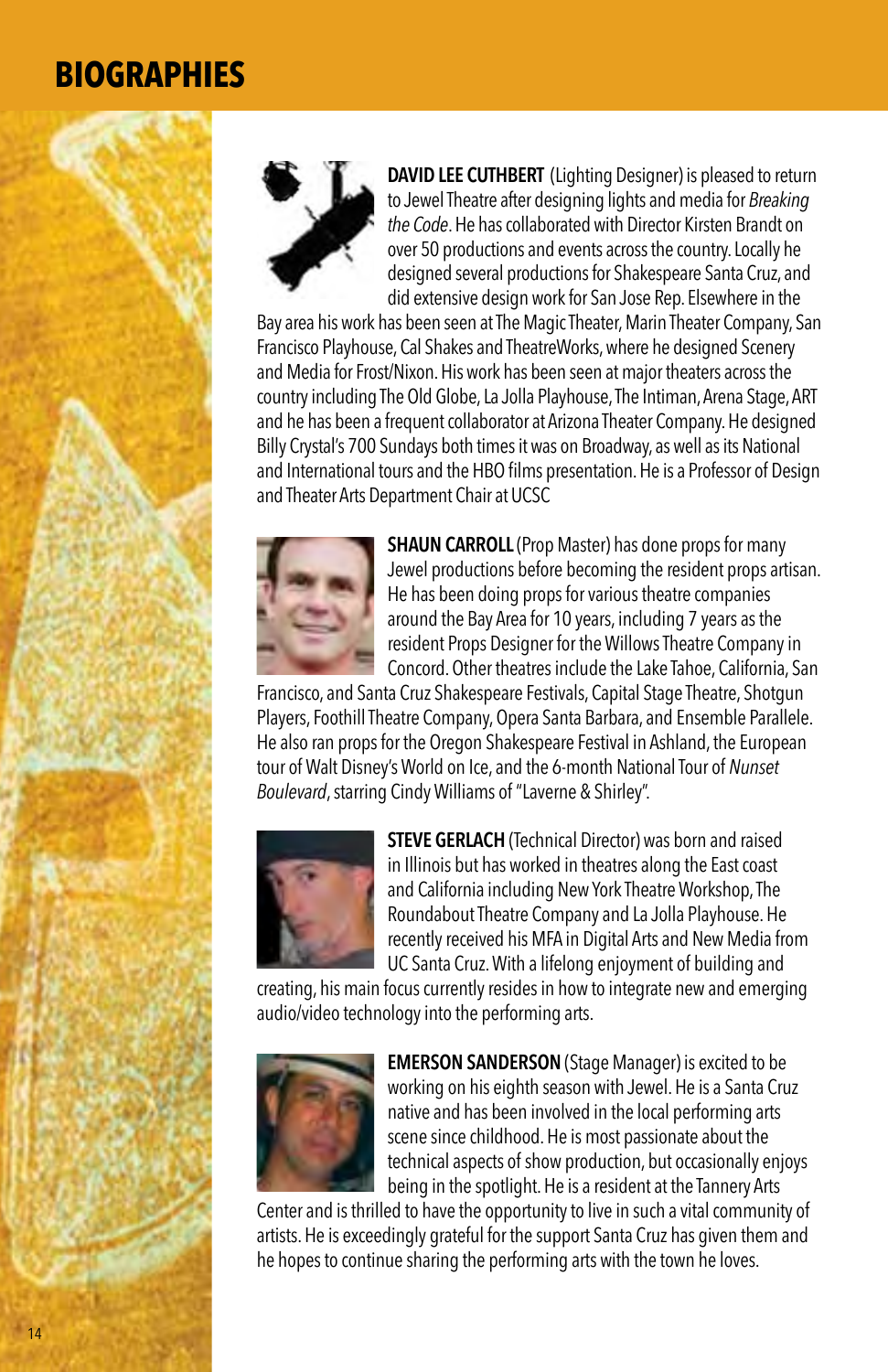

**NOAH LUCÉ** (Assistant Director) (he/him) is an actor, director, fight choreographer, and intimacy director. He serves as a lecturer in Drama at University of California, Santa Cruz. Noah trained with Pacific Conservatory of the Performing Arts, attended Cornish College of the Arts (BFA), received his Master's Degree from the UCSC, and will complete his MFA in

directing from the University of Idaho this fall. To learn more about him and his work, please visit: www.noahluce.com



**SUSAN MYER SILTON** (Dramaturge). Dramaturge for JTC's *The Weir* (2022), *Heisenberg: The Uncertainty Principle* (2021), *The Other Place* (2020), *Moon for the Misbegotten* (2019), *The Explorers Club* (2019), *Red Velvet* (2019), *The Beauty Queen of Leenane* (2018), *The Odd Couple* (2018), *Always … Patsy Cline* (2017), *All My Sons* (2017), *The Dance of Death* (2017),

*The Book Club Play* (2017), *Next to Normal* (2016), *Talley's Folly* (2016), *The Price* (2015), *Harper Regan* (2015), *Woman in Mind* (2015), *Three Days of Rain* (2014), *What the Butler Saw* (2014), and *Arcadia* (2013); Associate Dramaturge for *Fallen Angels* (2016). Director for Jewel Theatre's *The Weir* (2022), *Women on Fire* (2021 Streaming Series), *The Other Place* (2020), *The Beauty Queen of Leenane* (2018), *Silent Sky* (2018), *A Streetcar Named Desire* (2016), *Master Class* (2016), *Saint Joan* (2014), *Arcadia* (2013), *Mary Stuart* (2012), *House of Blue Leaves* (2011) and *Clouds* (2010). Artistic Director and Co-Founder Pisces Moon Productions, Inc. (1998-2011). Credits: Acting (Cabrillo Theatre Arts, Central Coast Theatre Works, Dangerous Neighbors, Mello Center for the Performing Arts, MCT, Pacific Repertory, Santa Cruz County Actors Theatre, Twice Struck By Lightning); Producing (Dangerous Neighbors, Pisces Moon) and Directing (JTC, Pisces Moon, Santa Cruz County Actors Theatre). Training: National Shakespeare Conservatory (Merit Scholarship; Casey Kizziah, James Tripp, Dana Zeller-Alexis and Mark Zeller). Advisory committee for the Arts Council's Arts in Education program. Awards: Rydell Visual Arts; Gail Rich Award. Proud member of the Stage Directors and Choreographers Society.



**WYATT TROXELL** (Master Electrician) is a multifaceted entertainer, budding lighting designer, and talented artistic designer. He has been involved in numerous plays with such groups as Mountain Community Theater, Little People's Repertory Theatre, Kids on Broadway, Actor's Theater, and Cabrillo Stage, as an actor, a lightning designer, master electrician, sound board

operator, drummer, makeup designer, director, assistant stage manager, and more. This will be his 42nd production, and his 2nd with the Jewel Theatre Company.

Actors' Equity Association (AEA), founded in 1913, represents more than 48,000 actors and stage managers in the United States. AEA seeks to advance, promote and foster the art of live theatre as an essential component of our society. AEA negotiates wages and working conditions, providing a wide range of benefits, including health and pension plans. AEA is a member of the AFL-CIO, and is affiliated with FIA, an international organization of performing arts unions. The Equity emblem is our mark of excellence. www.actorsequity.org

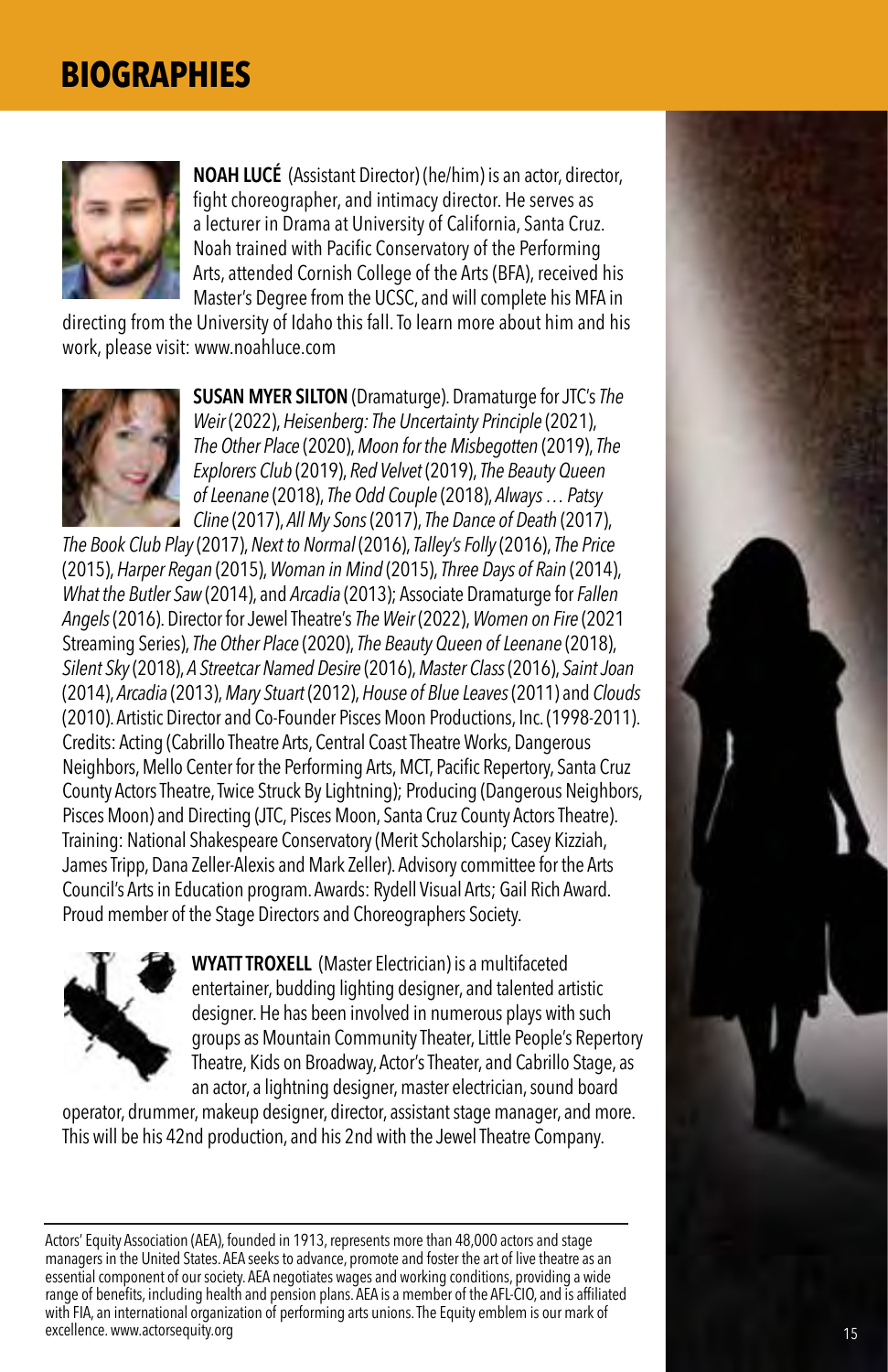

# "How can I Help you?



**Emily Reilly, Realtor** 831.818.6490

ereilly@baileyproperties.com

**Bailey Properties** www.emilyreilly.com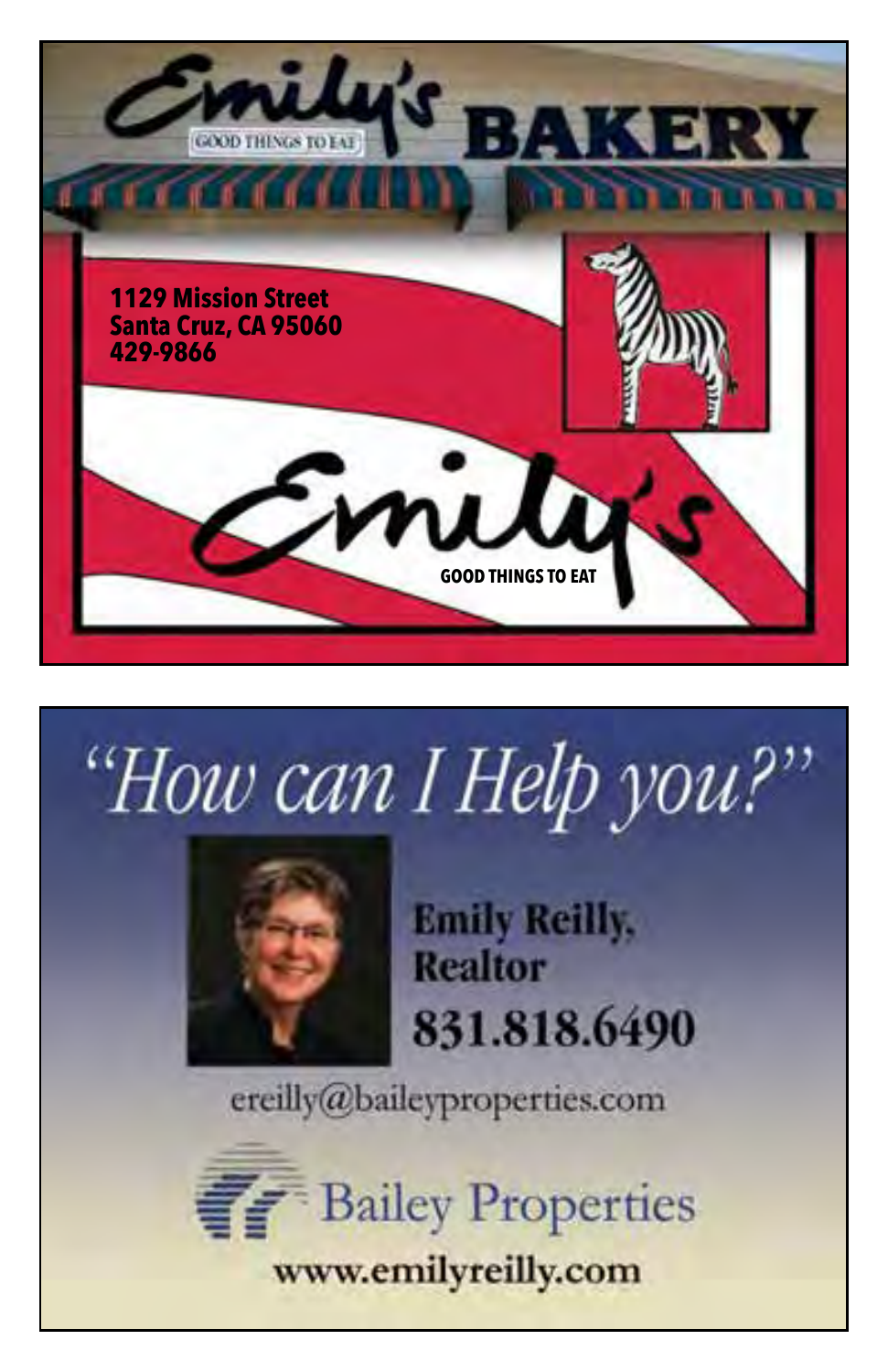

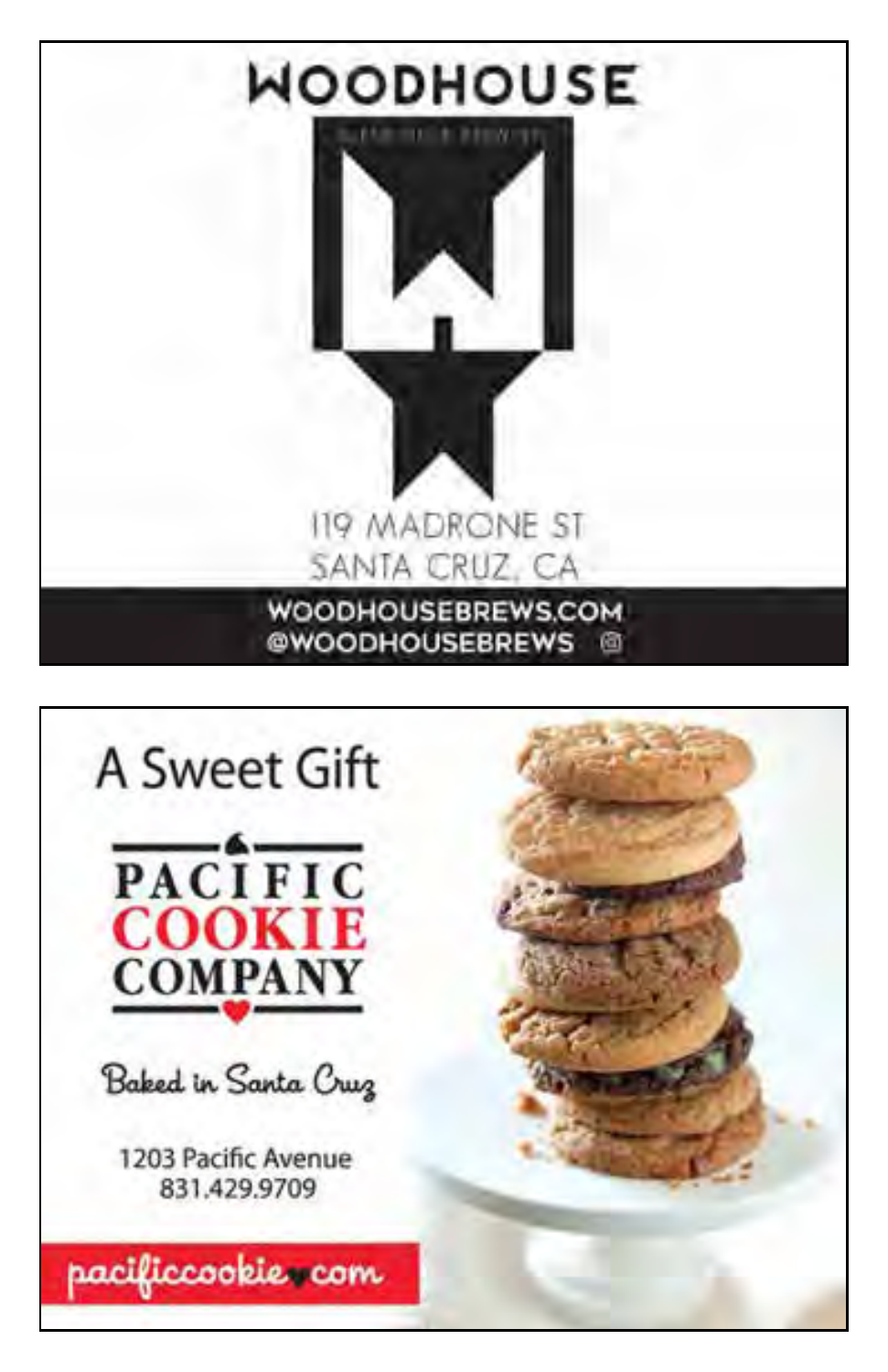

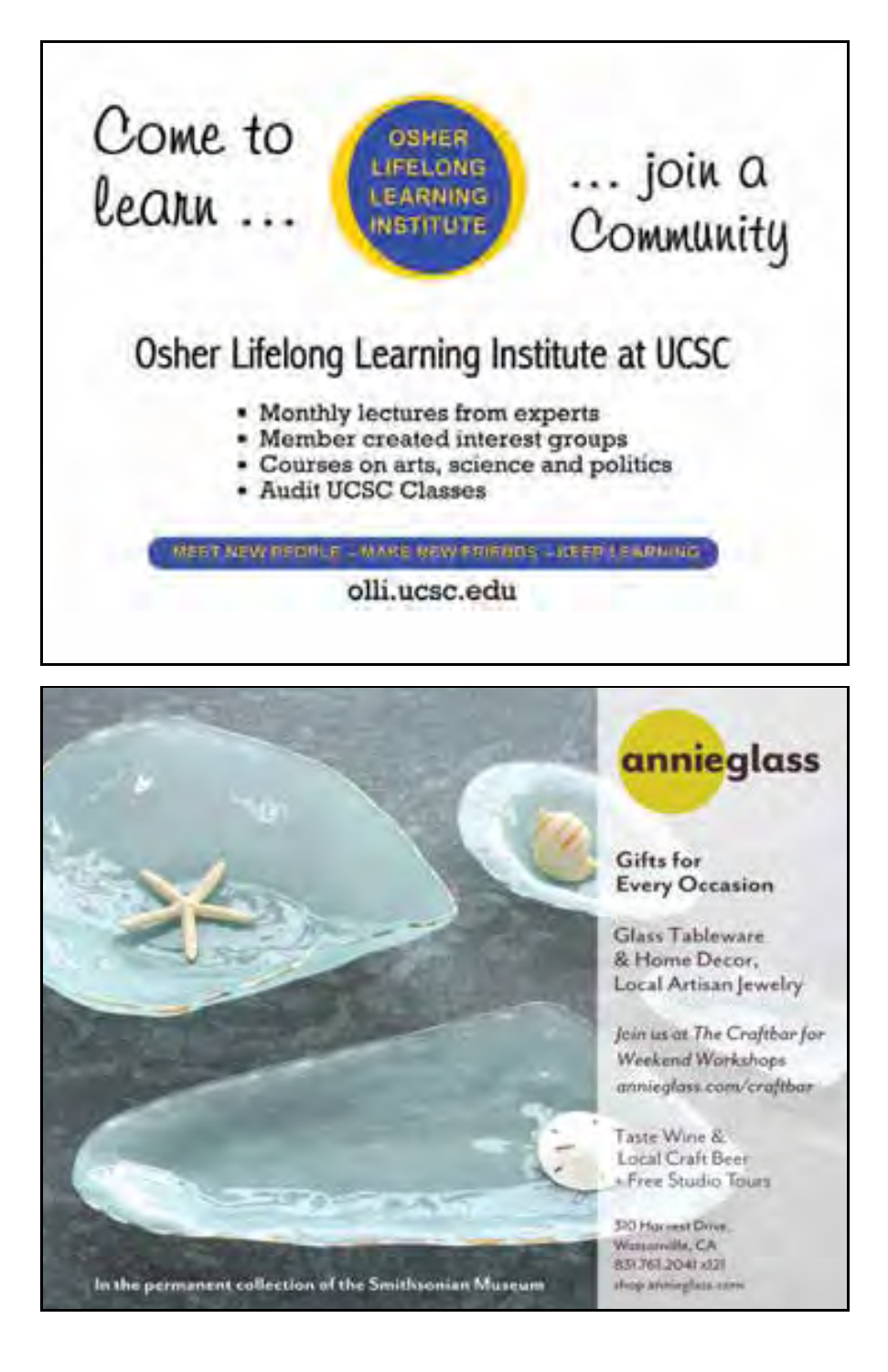**BY TIM FIRTH DIRECTED BY HANNAH ECKSTEIN** 

ommunity

presents

**MAY 20 - JUNE 12** 

LENDAR

PARK HALL, BEN LOMOND FOR TICKETS: BROWNPAPERTICKETS.COM **\$20 STUDENTS/SENIORS \$25 GENERAL** 

# MCTSHOWS.ORG